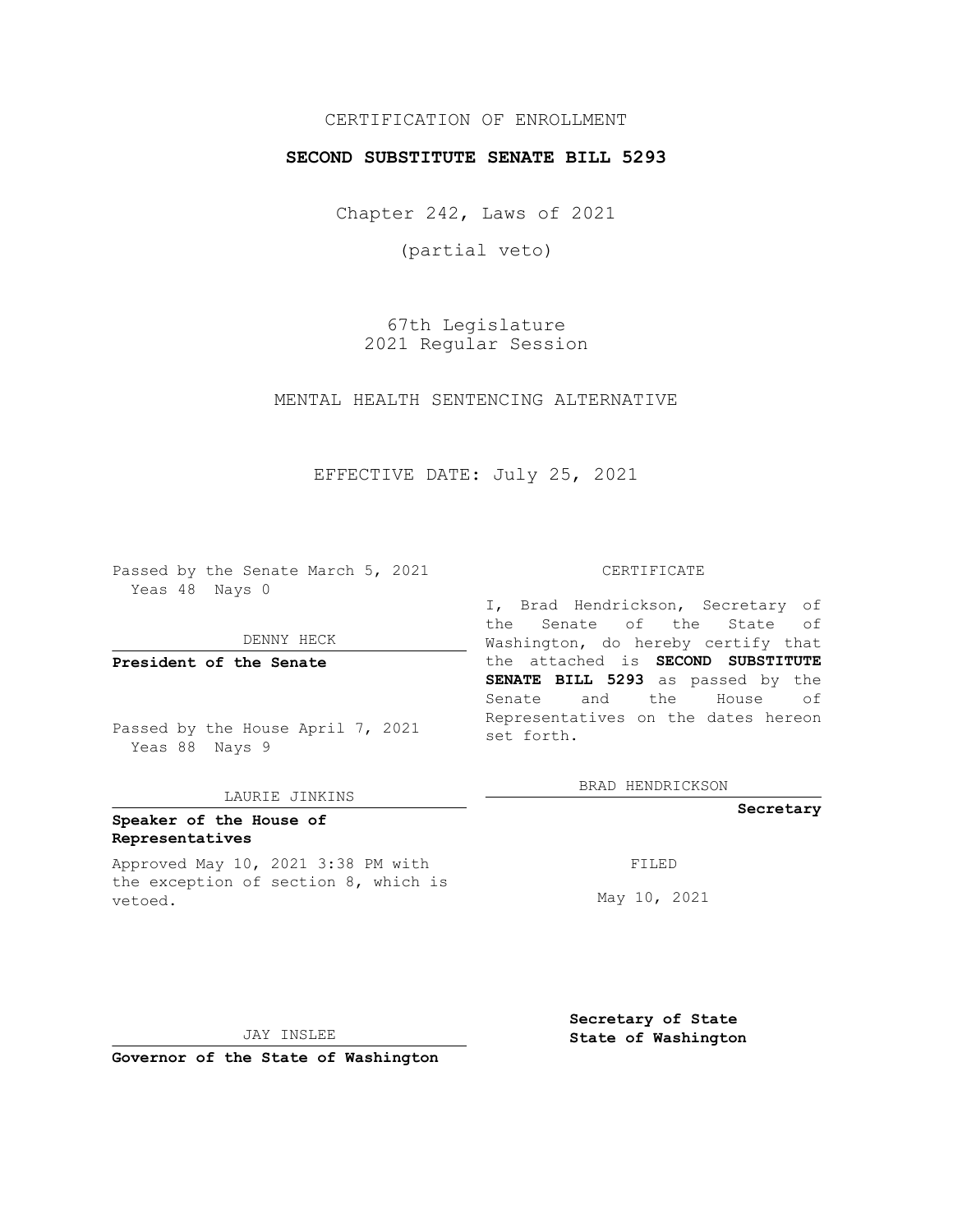### **SECOND SUBSTITUTE SENATE BILL 5293**

Passed Legislature - 2021 Regular Session

**State of Washington 67th Legislature 2021 Regular Session**

**By** Senate Ways & Means (originally sponsored by Senators Nobles, Darneille, Das, Dhingra, Hasegawa, Keiser, Lovelett, Nguyen, Rivers, Salomon, Van De Wege, and Wilson, C.)

READ FIRST TIME 02/22/21.

 AN ACT Relating to mental health sentencing alternatives; amending RCW 9.94A.501, 9.94A.505, 9.94A.633, and 9.94A.6332; reenacting and amending RCW 9.94A.701; adding a new section to chapter 9.94A RCW; creating a new section; providing an effective 5 date; and declaring an emergency.

6 BE IT ENACTED BY THE LEGISLATURE OF THE STATE OF WASHINGTON:

7 NEW SECTION. **Sec. 1.** A new section is added to chapter 9.94A 8 RCW to read as follows:

9 (1) A defendant is eligible for the mental health sentencing 10 alternative if:

11 (a) The defendant is convicted of a felony that is not a serious 12 violent offense or sex offense;

13 (b) The defendant is diagnosed with a serious mental illness 14 recognized by the diagnostic manual in use by mental health 15 professionals at the time of sentencing;

16 (c) The defendant and the community would benefit from 17 supervision and treatment, as determined by the judge; and

18 (d) The defendant is willing to participate in the sentencing 19 alternative.

20 (2) A motion for a sentence under this section may be made by any 21 party or the court, but is contingent upon the defendant's agreement

p. 1 2SSB 5293.SL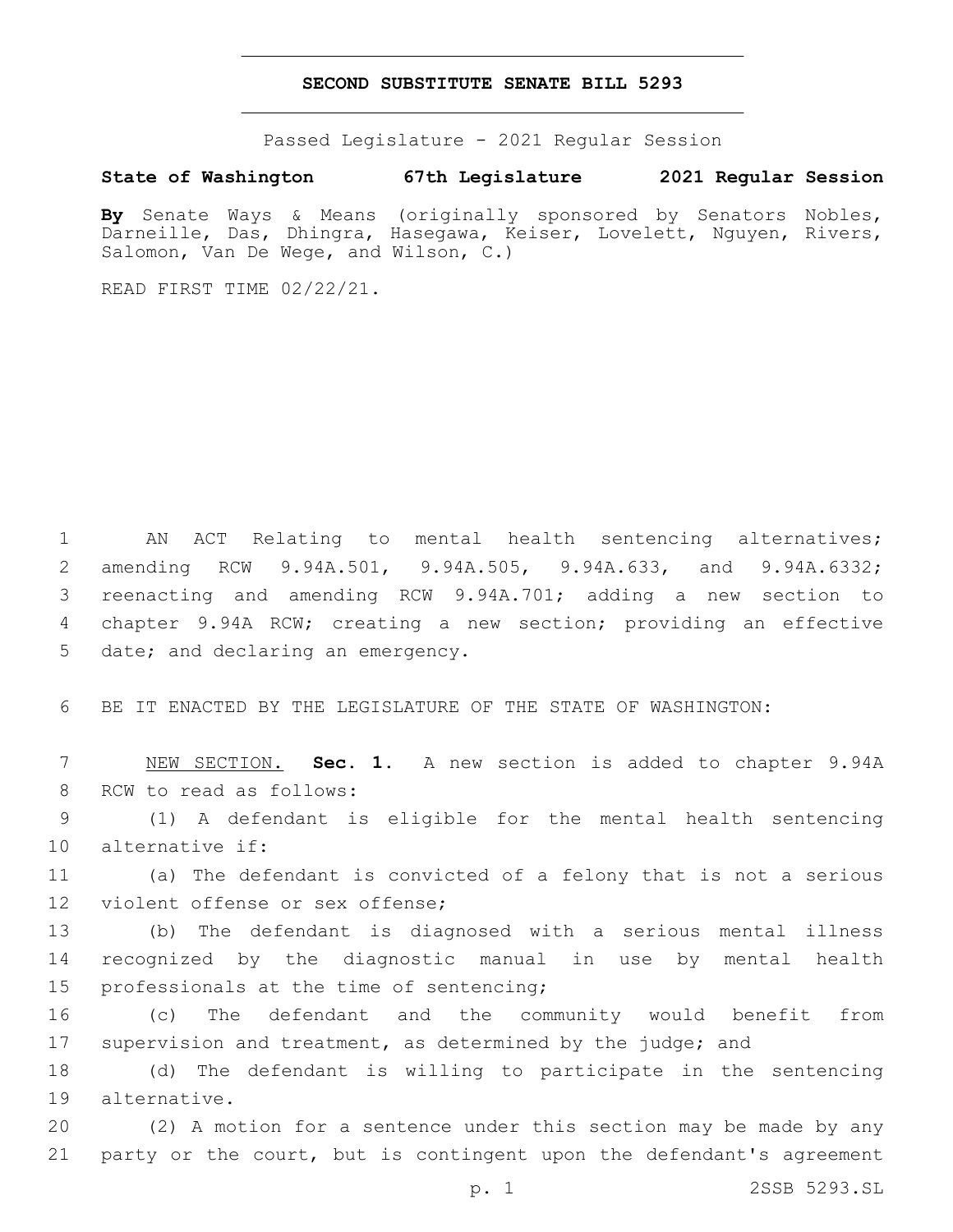to participate in the sentencing alternative. To determine whether the defendant has a serious mental illness, the court may rely on information including reports completed pursuant to chapters 71.05 and 10.77 RCW, or other mental health professional as defined in RCW 71.05.020, or other information and records related to mental health services. Information and records relating to mental health services must be handled consistently with RCW 9.94A.500(2). If insufficient information is available to determine whether a defendant has a serious mental illness, the court may order an examination of the 10 defendant.

 (3) To assist the court in its determination, the department shall provide a written report, which shall be in the form of a presentence investigation. Such report may be ordered by the court on the motion of a party prior to conviction if such a report will facilitate negotiations. The court may waive the production of this report if sufficient information is available to the court to make a determination under subsection (4) of this section. The report must 18 contain:

 (a) A proposed treatment plan for the defendant's mental illness, including at a minimum:20

 (i) The name and address of the treatment provider that has agreed to provide treatment to the defendant, including an intake evaluation, a psychiatric evaluation, and development of an individualized plan of treatment which shall be submitted as soon as 25 possible to the department and the court; and

 (ii) An agreement by the treatment provider to monitor the progress of the defendant on the sentencing alternative and notify the department and the court at any time during the duration of the order if reasonable efforts to engage the defendant fail to produce substantial compliance with court-ordered treatment conditions;

 (b) A proposed monitoring plan, including any requirements regarding living conditions, lifestyle requirements, and monitoring 33 by family members and others;

 (c) Recommended crime-related prohibitions and affirmative 35 conditions; and

 (d) A release of information, signed by the defendant, allowing the parties and the department to confirm components of the treatment 38 and monitoring plan.

 (4) After consideration of all available information and determining whether the defendant is eligible, the court shall

p. 2 2SSB 5293.SL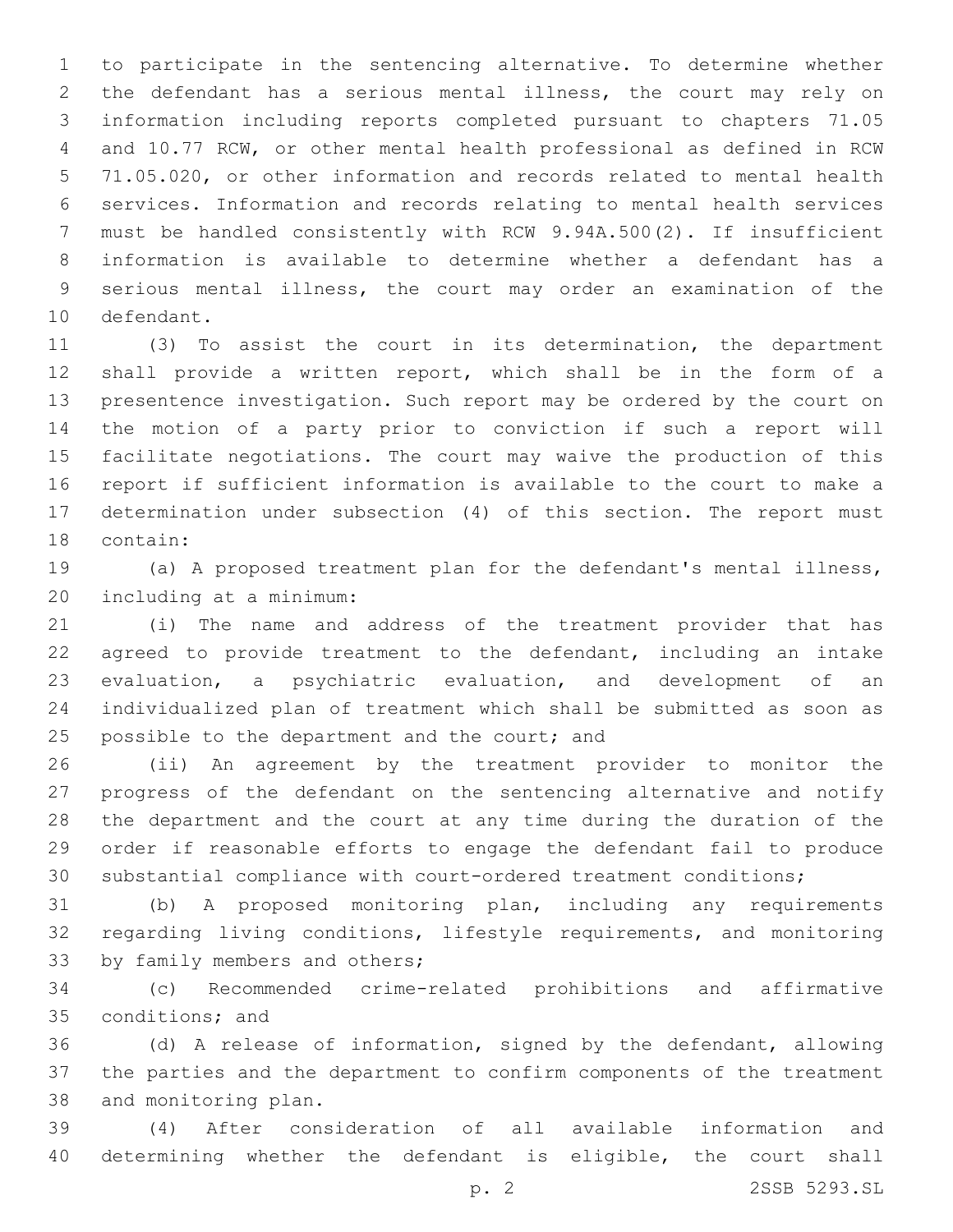consider whether the defendant and the community will benefit from the use of this sentencing alternative. The court shall consider the victim's opinion whether the defendant should receive a sentence under this section. If the sentencing court determines that a sentence under this section is appropriate, the court shall waive imposition of the sentence within the standard range. The court shall impose a term of community custody between 12 and 24 months if the midpoint of the defendant's standard range sentence is less than or equal to 36 months, and a term of community custody between 12 months and 36 months if the midpoint of the defendant's standard range sentence is longer than 36 months. The actual length of community custody within these ranges shall be at the discretion of the court.

 (5) If the court imposes an alternative sentence under this section, the department shall assign a community corrections officer to supervise the defendant. The department shall provide a community corrections officer assigned under this section with appropriate training in mental health to be determined by the department.

 (6)(a) The court may schedule progress hearings for the defendant to evaluate the defendant's progress in treatment and compliance with 20 conditions of supervision.

 (b) Before any progress hearing, the department and the treatment provider shall each submit a written report informing the parties of the defendant's progress and compliance with treatment. At the progress hearing, the court shall hear from the parties regarding the defendant's compliance and may modify the conditions of community custody if the modification serves the interests of justice and the 27 best interests of the defendant.

 (7)(a) If the court imposes this sentencing alternative, the court shall impose conditions under RCW 9.94A.703 that do not conflict with this section and may impose any additional conditions recommended by any of the written reports regarding the defendant.

(b) The court shall impose specific treatment conditions:

 (i) Meet with treatment providers and follow the recommendations provided in the individualized treatment plan as initially constituted or subsequently modified by the treatment provider;

 (ii) Take medications as prescribed, including monitoring of 37 compliance with medication if needed;

 (iii) Refrain from using alcohol and nonprescribed controlled substances if the defendant has a diagnosis of a substance use disorder. The court may order the department to monitor for the use

p. 3 2SSB 5293.SL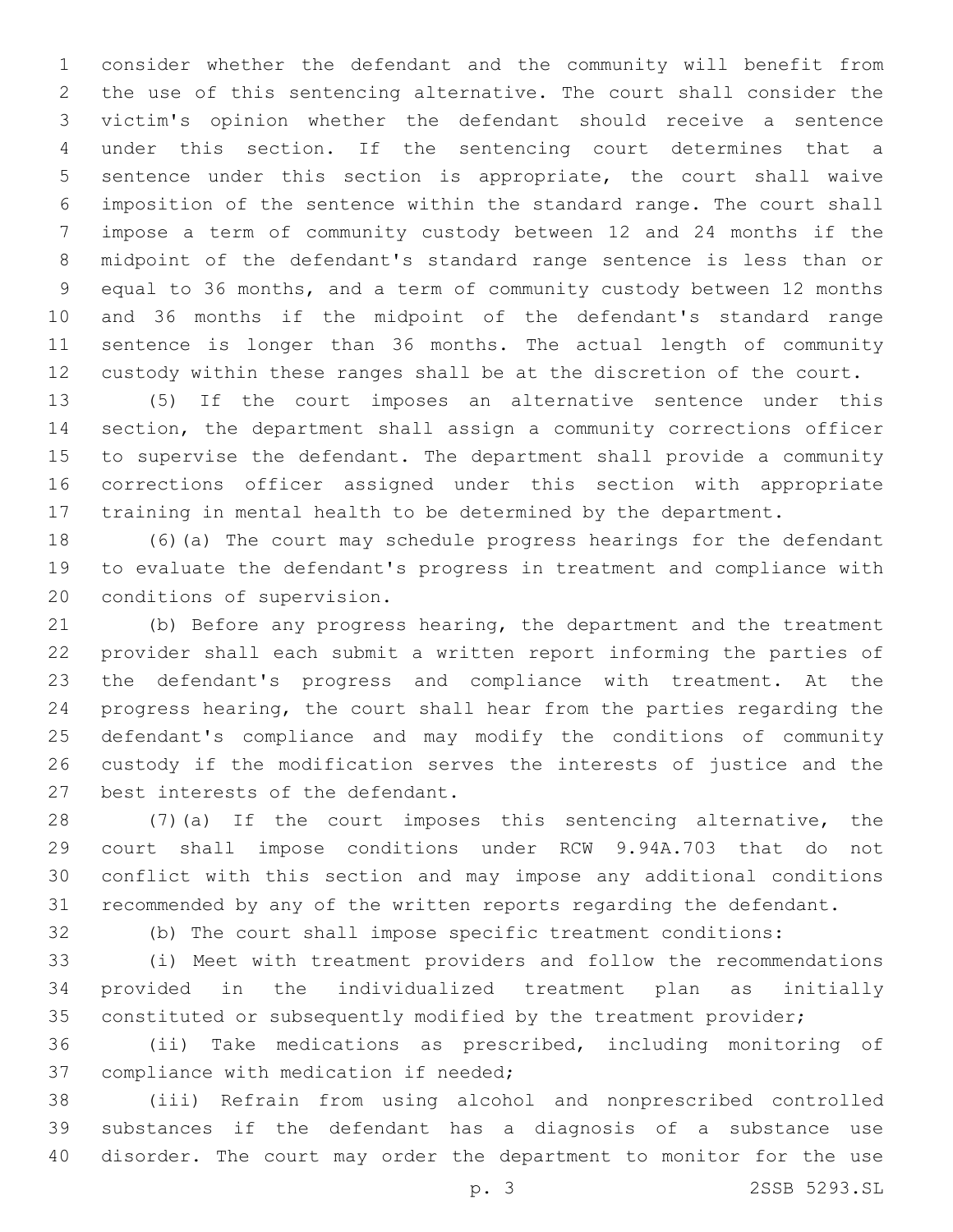of alcohol or nonprescribed controlled substances if the court 2 prohibits use of those substances.

 (8) Treatment issues arising during supervision shall be discussed collaboratively. The treatment provider, community corrections officer, and any representative of the person's medical assistance plan shall jointly determine intervention for violation of a treatment condition. The community corrections officer shall have 8 the authority to address the violation independently if:

 (a) The violation is safety related with respect to the defendant 10 or others;

 (b) The treatment violation consists of decompensation related to psychosis that presents a risk to the community or the defendant and cannot be mitigated by community intervention. The community corrections officer may intervene with available resources such as a 15 designated crisis responder; or

 (c) The violation relates to a standard condition for 17 supervision.

 (9) The community corrections officer, treatment provider, and any engaged representative of the defendant's medical assistance plan should collaborate prior to a progress update to the court. Required treatment interventions taken between court progress hearings shall be reported to the court as a part of the regular progress update to 23 the court.

 (10) The court may schedule a review hearing for a defendant under this sentencing alternative at any time to evaluate the defendant's progress with treatment or to determine if any violations 27 have occurred.

 (a) At a review hearing the court may modify the terms of the community custody or impose sanctions if the court finds that the conditions have been violated or that different or additional terms 31 are in the best interest of the defendant.

 (b) The court may order the defendant to serve a term of total or partial confinement for violating the terms of community custody or failing to make satisfactory progress in treatment.

 (11) The court shall schedule a termination hearing one month prior to the end of the defendant's community custody. A termination hearing may also be scheduled if the department or the state reports that the defendant has violated the terms of community custody imposed by the court. At that hearing, the court may: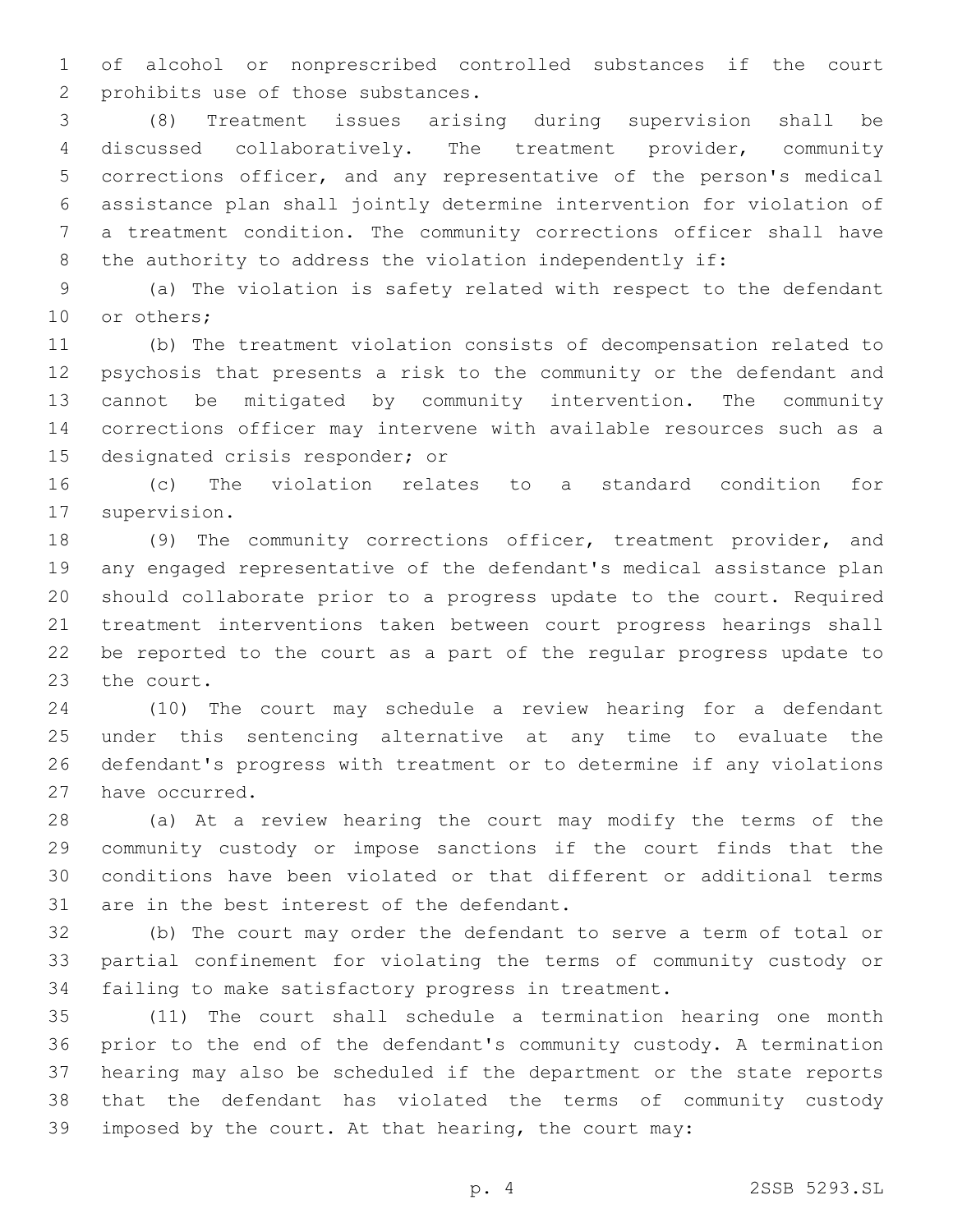(a) Authorize the department to terminate the defendant's community custody status on the expiration date; or

 (b) Continue the hearing to a date before the expiration date of community custody, with or without modifying the conditions of 5 community custody; or

 (c) Revoke the sentencing alternative and impose a term of total or partial confinement within the standard sentence range or impose an exceptional sentence below the standard sentencing range if compelling reasons are found by the court or the parties agree to the downward departure. The defendant shall receive credit for time served while supervised in the community against any term of total confinement. The court must issue written findings indicating a substantial and compelling reason to revoke this sentencing 14 alternative.

15 (12) For the purposes of this section:

 (a) "Serious mental illness" means a mental, behavioral, or emotional disorder resulting in a serious functional impairment, which substantially interferes with or limits one or more major life 19 activities.

 (b) "Victim" means any person who has sustained emotional, psychological, physical, or financial injury to person or property as a result of the crime charged. "Victim" also means a parent or guardian of a victim who is a minor child unless the parent or 24 quardian is the perpetrator of the offense.

 **Sec. 2.** RCW 9.94A.501 and 2020 c 275 s 1 are each amended to 26 read as follows:

 (1) The department shall supervise the following offenders who are sentenced to probation in superior court, pursuant to RCW 29 9.92.060, 9.95.204, or 9.95.210:

30 (a) Offenders convicted of: (i) Sexual misconduct with a minor second degree;

(ii) Custodial sexual misconduct second degree;

(iii) Communication with a minor for immoral purposes; and

(iv) Violation of RCW 9A.44.132(2) (failure to register); and

(b) Offenders who have:35

 (i) A current conviction for a repetitive domestic violence offense where domestic violence has been pleaded and proven after 38 August 1, 2011; and

p. 5 2SSB 5293.SL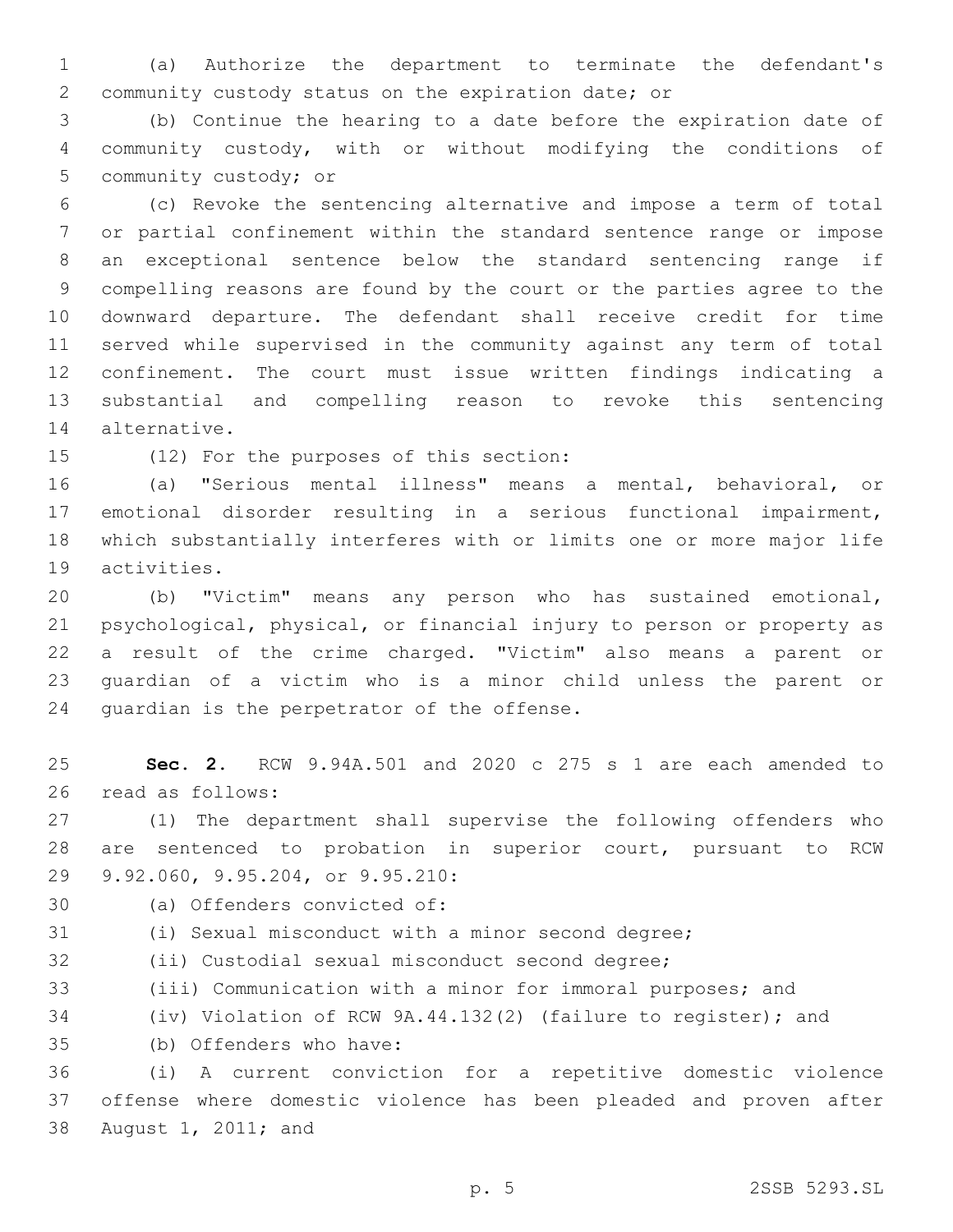(ii) A prior conviction for a repetitive domestic violence offense or domestic violence felony offense where domestic violence 3 has been pleaded and proven after August 1, 2011.

 (2) Misdemeanor and gross misdemeanor offenders supervised by the department pursuant to this section shall be placed on community custody.6

 (3) The department shall supervise every felony offender sentenced to community custody pursuant to RCW 9.94A.701 or 9.94A.702 whose risk assessment classifies the offender as one who is at a high 10 risk to reoffend.

 (4) Notwithstanding any other provision of this section, the department shall supervise an offender sentenced to community custody regardless of risk classification if the offender:

 (a) Has a current conviction for a sex offense or a serious violent offense and was sentenced to a term of community custody pursuant to RCW 9.94A.701, 9.94A.702, or 9.94A.507;

 (b) Has been identified by the department as a dangerous mentally 18 ill offender pursuant to RCW 72.09.370;

 (c) Has an indeterminate sentence and is subject to parole 20 pursuant to RCW 9.95.017;

 (d) Has a current conviction for violating RCW 9A.44.132(1) (failure to register) and was sentenced to a term of community 23 custody pursuant to RCW 9.94A.701;

 (e)(i) Has a current conviction for a domestic violence felony offense where domestic violence has been pleaded and proven after August 1, 2011, and a prior conviction for a repetitive domestic violence offense or domestic violence felony offense where domestic violence was pleaded and proven after August 1, 2011. This subsection (4)(e)(i) applies only to offenses committed prior to July 24, 2015;

 (ii) Has a current conviction for a domestic violence felony offense where domestic violence was pleaded and proven. The state and its officers, agents, and employees shall not be held criminally or civilly liable for its supervision of an offender under this subsection (4)(e)(ii) unless the state and its officers, agents, and 35 employees acted with gross negligence;

 (f) Was sentenced under RCW 9.94A.650, 9.94A.655, 9.94A.660, 37 9.94A.670, (( $\Theta$ ) 9.94A.711, or section 1 of this act;

(g) Is subject to supervision pursuant to RCW 9.94A.745; or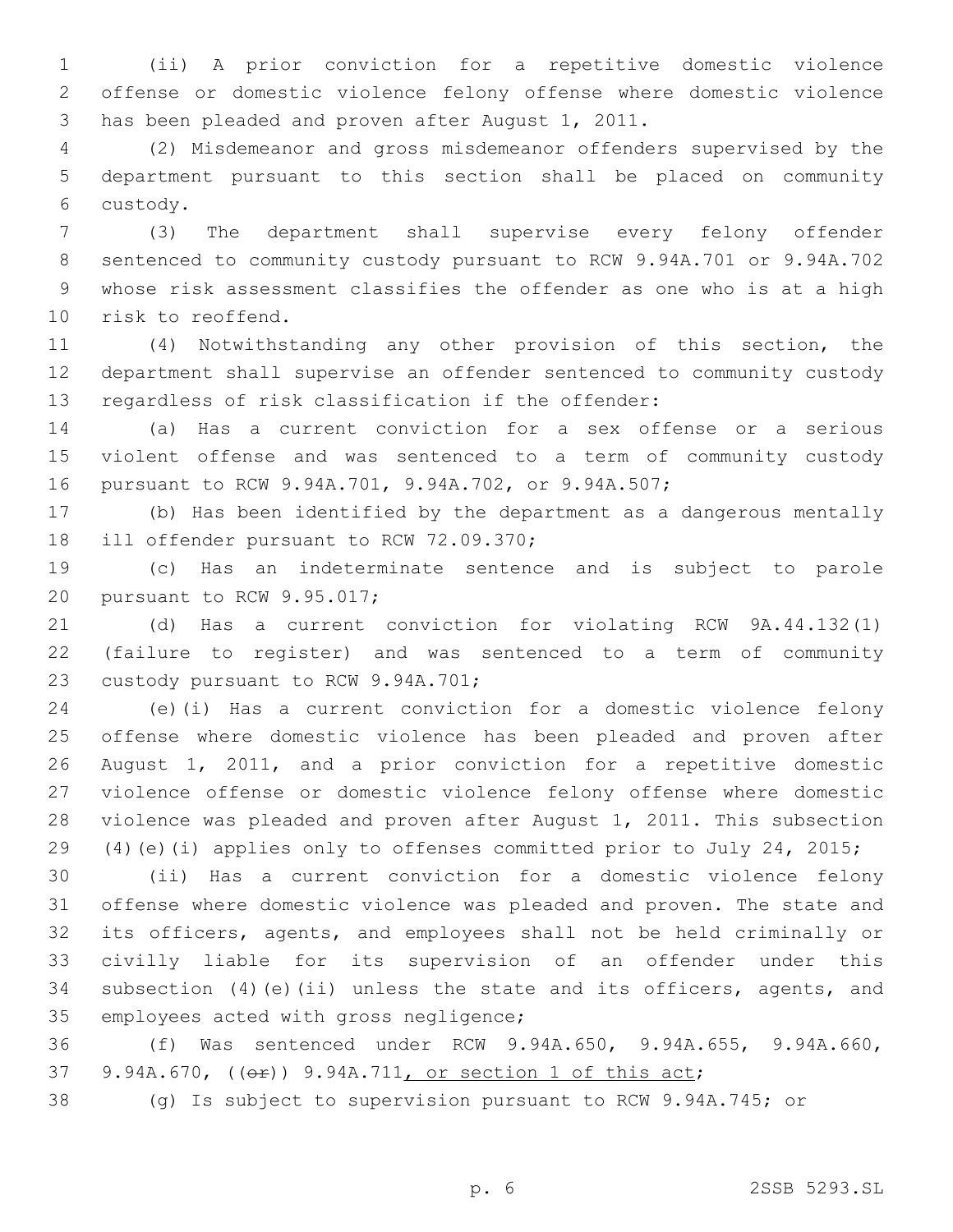(h) Was convicted and sentenced under RCW 46.61.520 (vehicular homicide), RCW 46.61.522 (vehicular assault), RCW 46.61.502(6) (felony DUI), or RCW 46.61.504(6) (felony physical control).

 (5) The department shall supervise any offender who is released by the indeterminate sentence review board and who was sentenced to community custody or subject to community custody under the terms of 7 release.

 (6) The department is not authorized to, and may not, supervise any offender sentenced to a term of community custody or any probationer unless the offender or probationer is one for whom supervision is required under this section or RCW 9.94A.5011.

 (7) The department shall conduct a risk assessment for every felony offender sentenced to a term of community custody who may be subject to supervision under this section or RCW 9.94A.5011.

 (8) The period of time the department is authorized to supervise an offender under this section may not exceed the duration of community custody specified under RCW 9.94B.050, 9.94A.701 (1) 18 through  $((+8+))$   $(9)$ , or 9.94A.702, except in cases where the court has imposed an exceptional term of community custody under RCW 20 9.94A.535.

 (9) The period of time the department is authorized to supervise an offender under this section may be reduced by the earned award of supervision compliance credit pursuant to RCW 9.94A.717.

 **Sec. 3.** RCW 9.94A.505 and 2019 c 191 s 3 are each amended to 25 read as follows:

 (1) When a person is convicted of a felony, the court shall 27 impose punishment as provided in this chapter.

 (2)(a) The court shall impose a sentence as provided in the 29 following sections and as applicable in the case:

 (i) Unless another term of confinement applies, a sentence within the standard sentence range established in RCW 9.94A.510 or 32 9.94A.517;

(ii) RCW 9.94A.701 and 9.94A.702, relating to community custody;

(iii) RCW 9.94A.570, relating to persistent offenders;

(iv) RCW 9.94A.540, relating to mandatory minimum terms;

(v) RCW 9.94A.650, relating to the first-time offender waiver;

 (vi) RCW 9.94A.660, relating to the drug offender sentencing 38 alternative;

p. 7 2SSB 5293.SL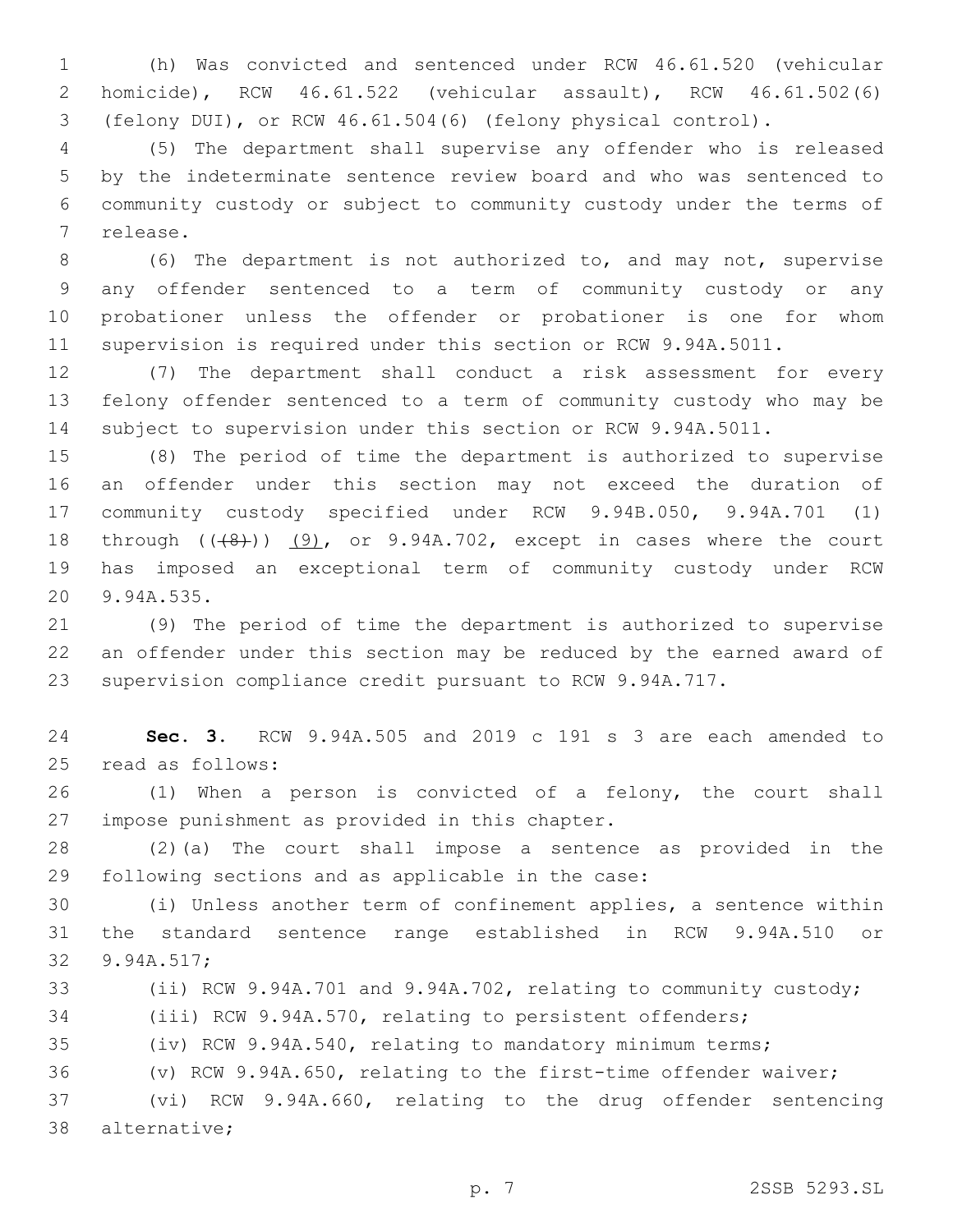(vii) RCW 9.94A.670, relating to the special sex offender 2 sentencing alternative;

 (viii) RCW 9.94A.655, relating to the parenting sentencing alternative;4

 (ix) Section 1 of this act, relating to the mental health sentencing alternative;

7 (x) RCW 9.94A.507, relating to certain sex offenses;

8  $((+x))$   $(xi)$  RCW 9.94A.535, relating to exceptional sentences;

9 (( $(xi)$ )) (xii) RCW 9.94A.589, relating to consecutive and 10 concurrent sentences;

11 (( $(xii)$ )) (xiii) RCW 9.94A.603, relating to felony driving while under the influence of intoxicating liquor or any drug and felony physical control of a vehicle while under the influence of 14 intoxicating liquor or any drug;

15 (( $\frac{1}{x\pm i}$ )) (xiv) RCW 9.94A.711, relating to the theft or taking 16 of a motor vehicle.

 (b) If a standard sentence range has not been established for the offender's crime, the court shall impose a determinate sentence which may include not more than one year of confinement; community restitution work; a term of community custody under RCW 9.94A.702 not to exceed one year; and/or other legal financial obligations. The court may impose a sentence which provides more than one year of confinement and a community custody term under RCW 9.94A.701 if the court finds reasons justifying an exceptional sentence as provided in 25 RCW 9.94A.535.

 (3) If the court imposes a sentence requiring confinement of thirty days or less, the court may, in its discretion, specify that the sentence be served on consecutive or intermittent days. A sentence requiring more than thirty days of confinement shall be served on consecutive days. Local jail administrators may schedule court-ordered intermittent sentences as space permits.

 (4) If a sentence imposed includes payment of a legal financial obligation, it shall be imposed as provided in RCW 9.94A.750, 34 9.94A.753, 9.94A.760, and 43.43.7541.

 (5) Except as provided under RCW 9.94A.750(4) and 9.94A.753(4), a court may not impose a sentence providing for a term of confinement or community custody that exceeds the statutory maximum for the crime 38 as provided in chapter 9A.20 RCW.

 (6) The sentencing court shall give the offender credit for all confinement time served before the sentencing if that confinement was

p. 8 2SSB 5293.SL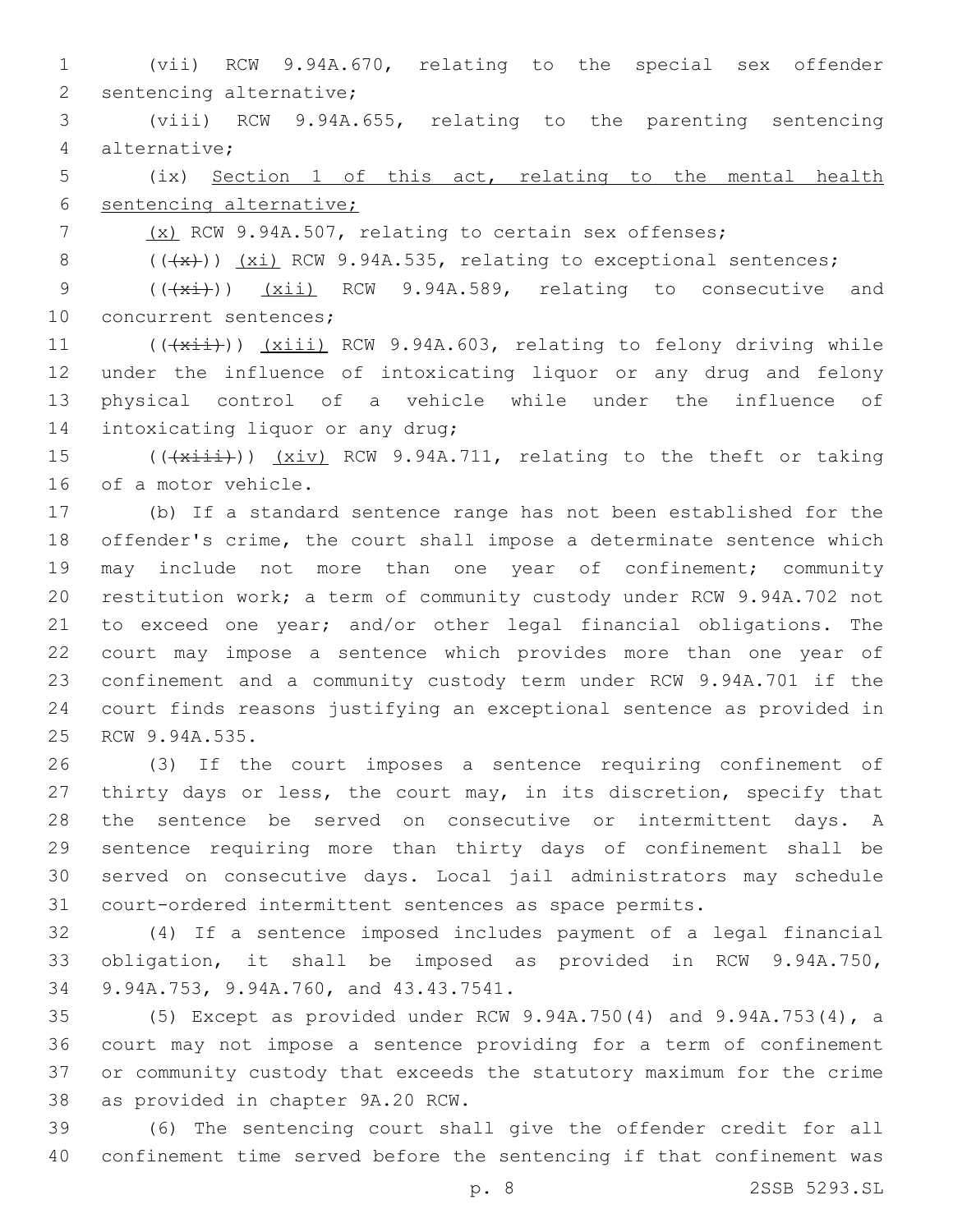solely in regard to the offense for which the offender is being 2 sentenced.

 (7) The sentencing court shall not give the offender credit for any time the offender was required to comply with an electronic monitoring program prior to sentencing if the offender was convicted 6 of one of the following offenses:

7 (a) A violent offense;

(b) Any sex offense;8

9 (c) Any drug offense;

 (d) Reckless burning in the first or second degree as defined in 11 RCW 9A.48.040 or 9A.48.050;

(e) Assault in the third degree as defined in RCW 9A.36.031;

13 (f) Assault of a child in the third degree;

(g) Unlawful imprisonment as defined in RCW 9A.40.040; or

15 (h) Harassment as defined in RCW 9A.46.020.

 (8) The court shall order restitution as provided in RCW 17 9.94A.750 and 9.94A.753.

 (9) As a part of any sentence, the court may impose and enforce crime-related prohibitions and affirmative conditions as provided in this chapter. "Crime-related prohibitions" may include a prohibition on the use or possession of alcohol or controlled substances if the court finds that any chemical dependency or substance abuse 23 contributed to the offense.

 (10) In any sentence of partial confinement, the court may require the offender to serve the partial confinement in work release, in a program of home detention, on work crew, or in a 27 combined program of work crew and home detention.

 **Sec. 4.** RCW 9.94A.633 and 2012 1st sp.s. c 6 s 2 are each 29 amended to read as follows:

 (1)(a) An offender who violates any condition or requirement of a sentence may be sanctioned by the court with up to sixty days' confinement for each violation or by the department with up to thirty 33 days' confinement as provided in RCW 9.94A.737.

 (b) In lieu of confinement, an offender may be sanctioned with work release, home detention with electronic monitoring, work crew, community restitution, inpatient treatment, daily reporting, curfew, educational or counseling sessions, supervision enhanced through electronic monitoring, or any other community-based sanctions.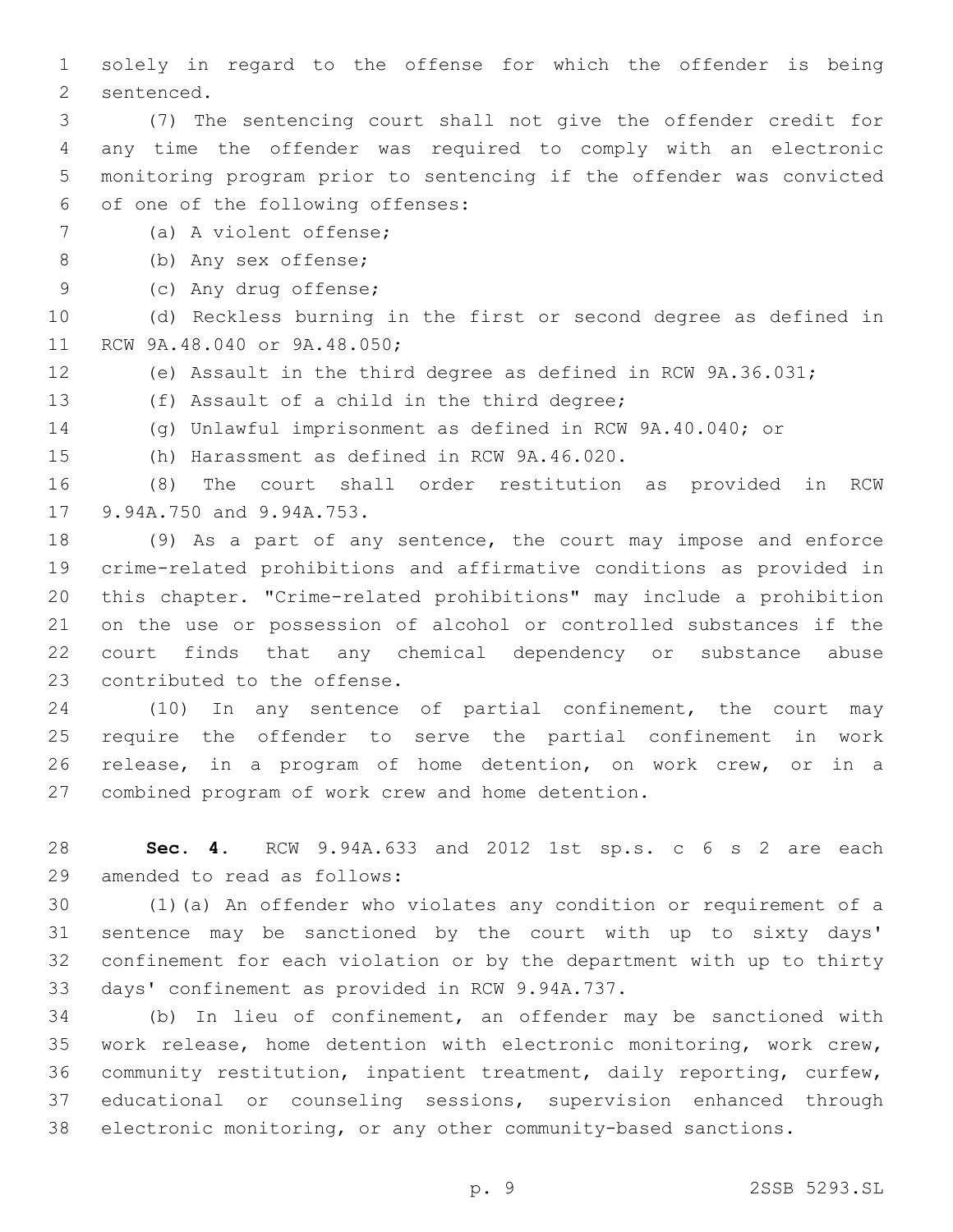(2) If an offender was under community custody pursuant to one of the following statutes, the offender may be sanctioned as follows:

 (a) If the offender was transferred to community custody in lieu of earned early release in accordance with RCW 9.94A.728, the offender may be transferred to a more restrictive confinement status to serve up to the remaining portion of the sentence, less credit for any period actually spent in community custody or in detention 8 awaiting disposition of an alleged violation.

 (b) If the offender was sentenced under the drug offender sentencing alternative set out in RCW 9.94A.660, the offender may be 11 sanctioned in accordance with that section.

 (c) If the offender was sentenced under the parenting sentencing alternative set out in RCW 9.94A.655, the offender may be sanctioned 14 in accordance with that section.

 (d) If the offender was sentenced under the special sex offender sentencing alternative set out in RCW 9.94A.670, the suspended sentence may be revoked and the offender committed to serve the 18 original sentence of confinement.

 (e) If the offender was sentenced under the mental health sentencing alternative set out in section 1 of this act, the offender may be sanctioned in accordance with that section.

 (f) If the offender was sentenced to a work ethic camp pursuant to RCW 9.94A.690, the offender may be reclassified to serve the unexpired term of his or her sentence in total confinement.

 (( $(ff)$ )) (g) If a sex offender was sentenced pursuant to RCW 9.94A.507, the offender may be transferred to a more restrictive confinement status to serve up to the remaining portion of the sentence, less credit for any period actually spent in community custody or in detention awaiting disposition of an alleged violation.

 (3) If a probationer is being supervised by the department pursuant to RCW 9.92.060, 9.95.204, or 9.95.210, the probationer may be sanctioned pursuant to subsection (1) of this section. The department shall have authority to issue a warrant for the arrest of an offender who violates a condition of community custody, as provided in RCW 9.94A.716. Any sanctions shall be imposed by the department pursuant to RCW 9.94A.737. Nothing in this subsection is intended to limit the power of the sentencing court to respond to a 38 probationer's violation of conditions.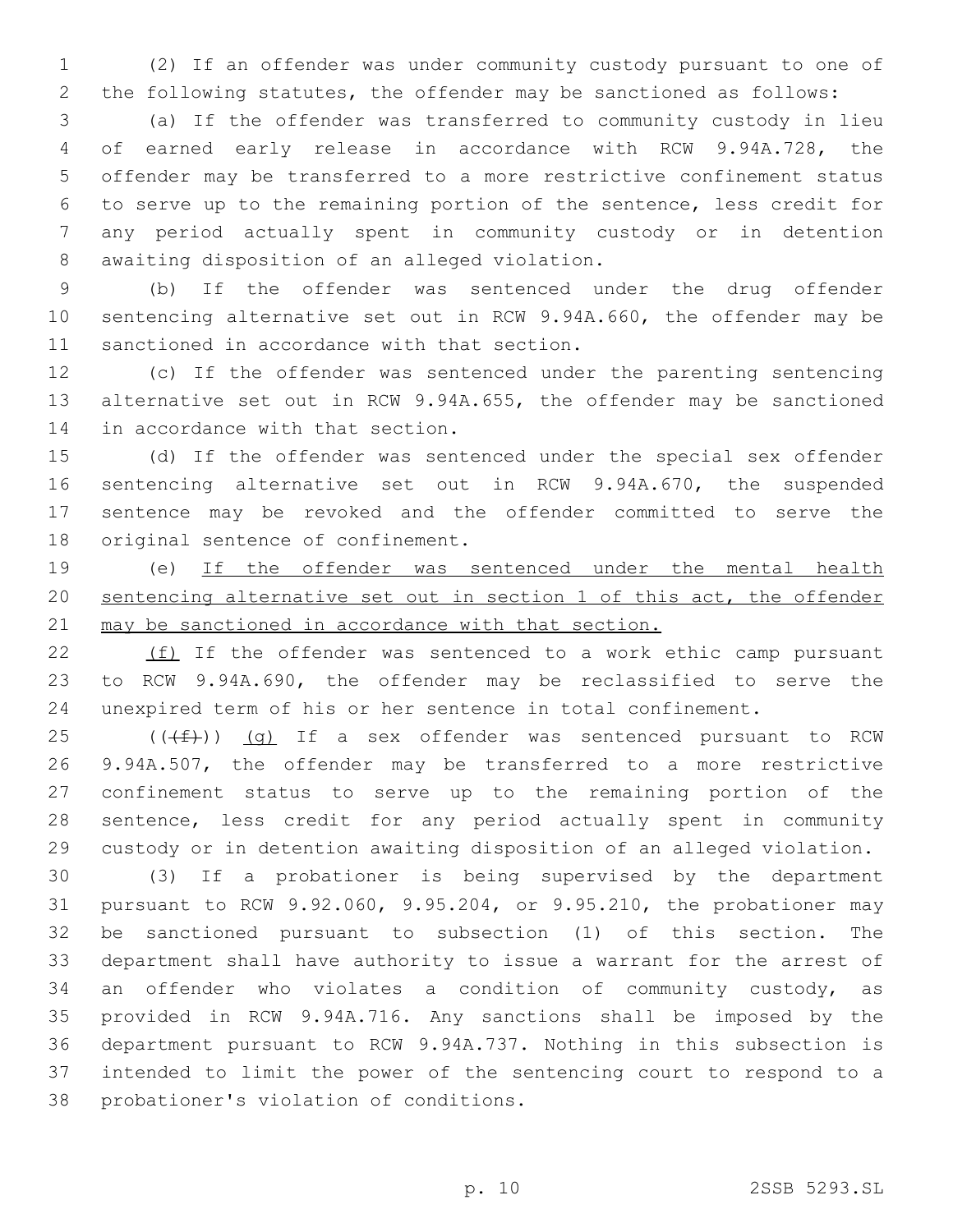(4) The parole or probation of an offender who is charged with a new felony offense may be suspended and the offender placed in total confinement pending disposition of the new criminal charges if:

(a) The offender is on parole pursuant to RCW 9.95.110(1); or

 (b) The offender is being supervised pursuant to RCW 9.94A.745 and is on parole or probation pursuant to the laws of another state.

 **Sec. 5.** RCW 9.94A.6332 and 2014 c 130 s 3 are each amended to 8 read as follows:

 The procedure for imposing sanctions for violations of sentence 10 conditions or requirements is as follows:

 (1) If the offender was sentenced under the drug offender sentencing alternative, any sanctions shall be imposed by the department or the court pursuant to RCW 9.94A.660.

 (2) If the offender was sentenced under the special sex offender sentencing alternative, any sanctions shall be imposed by the department or the court pursuant to RCW 9.94A.670.

 (3) If the offender was sentenced under the parenting sentencing alternative, any sanctions shall be imposed by the department or by 19 the court pursuant to RCW 9.94A.655.

 (4) If the offender was sentenced under the mental health sentencing alternative, any sanctions shall be imposed by the 22 department or the court pursuant to section 1 of this act.

 (5) If a sex offender was sentenced pursuant to RCW 9.94A.507, any sanctions shall be imposed by the board pursuant to RCW 9.95.435.

 ( $(\overline{(+5+)}$ ) (6) If the offender was released pursuant to RCW 9.94A.730, any sanctions shall be imposed by the board pursuant to 27 RCW 9.95.435.

 $((\text{(+6)})$  (7) If the offender was sentenced pursuant to RCW 10.95.030(3) or 10.95.035, any sanctions shall be imposed by the 30 board pursuant to RCW 9.95.435.

 $((+7+))$   $(8)$  In any other case, if the offender is being supervised by the department, any sanctions shall be imposed by the department pursuant to RCW 9.94A.737. If a probationer is being supervised by the department pursuant to RCW 9.92.060, 9.95.204, or 9.95.210, upon receipt of a violation hearing report from the department, the court retains any authority that those statutes provide to respond to a probationer's violation of conditions.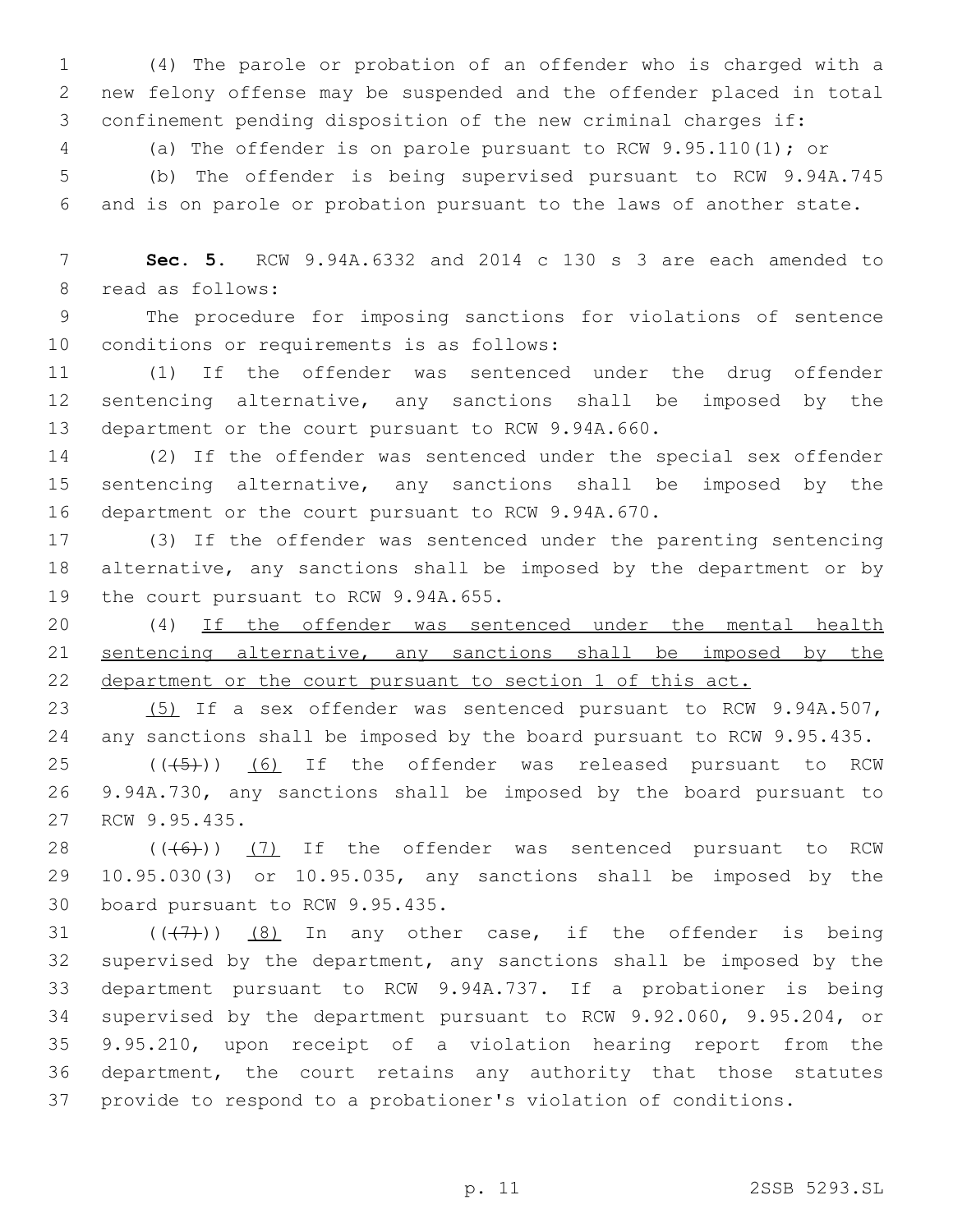1 (( $(48)$ )) (9) If the offender is not being supervised by the department, any sanctions shall be imposed by the court pursuant to 3 RCW 9.94A.6333.

 **Sec. 6.** RCW 9.94A.701 and 2010 c 267 s 11 and 2010 c 224 s 5 are 5 each reenacted and amended to read as follows:

 (1) If an offender is sentenced to the custody of the department for one of the following crimes, the court shall, in addition to the other terms of the sentence, sentence the offender to community 9 custody for three years:

(a) A sex offense not sentenced under RCW 9.94A.507; or

11 (b) A serious violent offense.

 (2) A court shall, in addition to the other terms of the sentence, sentence an offender to community custody for eighteen months when the court sentences the person to the custody of the department for a violent offense that is not considered a serious 16 violent offense.

 (3) A court shall, in addition to the other terms of the sentence, sentence an offender to community custody for one year when the court sentences the person to the custody of the department for:

(a) Any crime against persons under RCW 9.94A.411(2);

 (b) An offense involving the unlawful possession of a firearm under RCW 9.41.040, where the offender is a criminal street gang 23 member or associate;

 (c) A felony offense under chapter 69.50 or 69.52 RCW, committed 25 on or after July 1, 2000; or

 (d) A felony violation of RCW 9A.44.132(1) (failure to register) that is the offender's first violation for a felony failure to 28 register.

 (4) If an offender is sentenced under the drug offender sentencing alternative, the court shall impose community custody as 31 provided in RCW 9.94A.660.

 (5) If an offender is sentenced under the special sex offender sentencing alternative, the court shall impose community custody as 34 provided in RCW 9.94A.670.

 (6) If an offender is sentenced to a work ethic camp, the court shall impose community custody as provided in RCW 9.94A.690.

 (7) If an offender is sentenced under the parenting sentencing alternative, the court shall impose a term of community custody as 39 provided in RCW 9.94A.655.